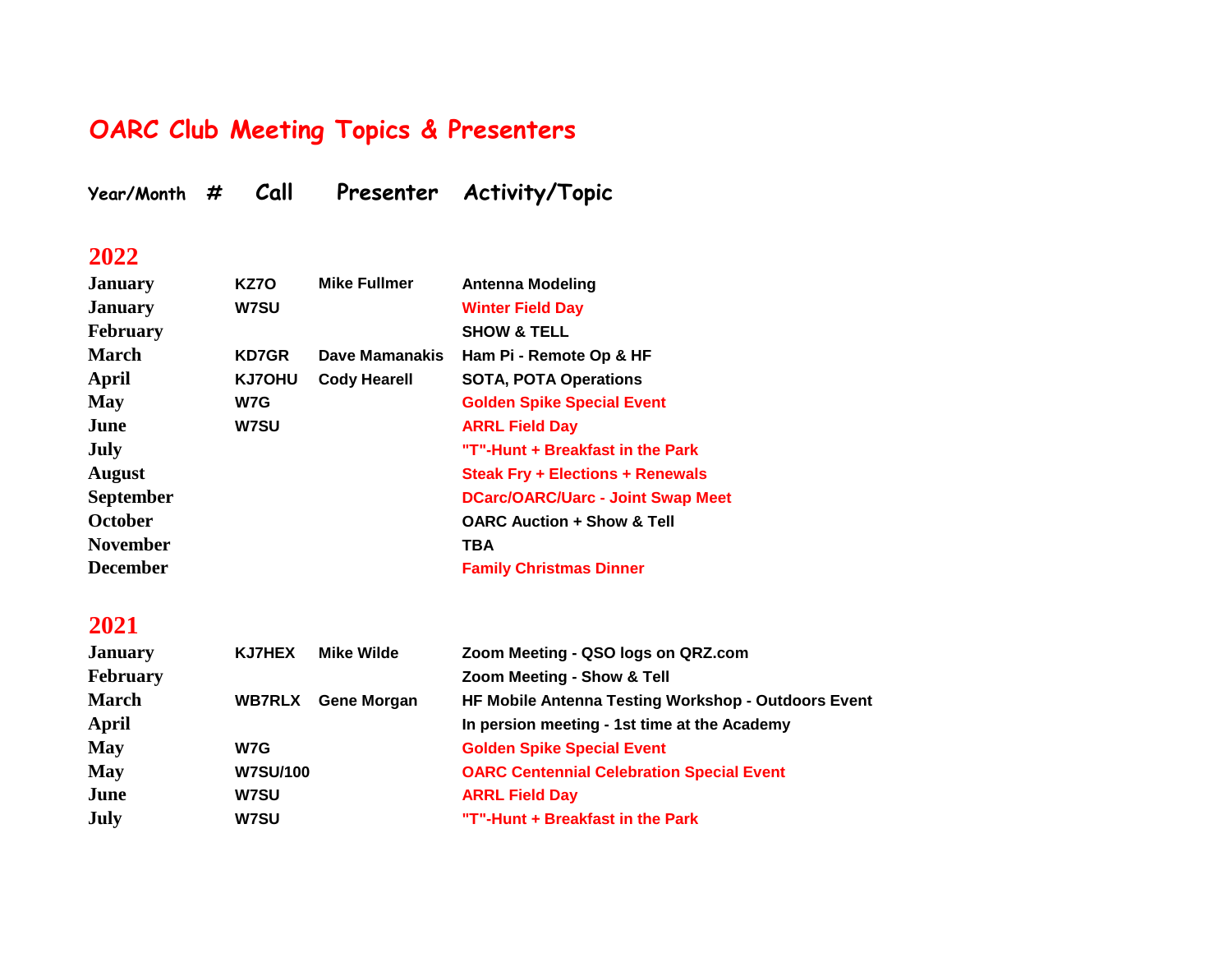| <b>August</b>    |               |                    | <b>Steak Fry + Elections + Renewals + Auction</b>               |
|------------------|---------------|--------------------|-----------------------------------------------------------------|
| <b>September</b> |               |                    | <b>DCarc/OARC/Uarc - Joint Swap Meet</b>                        |
| <b>October</b>   |               |                    | <b>OARC Auction - (deferred from Steak Fry)</b>                 |
| <b>November</b>  | <b>WB7RLX</b> | <b>Gene Morgan</b> | <b>Station &amp; Tower Grounding for practical applications</b> |
| <b>December</b>  |               |                    | <b>Family Christmas Dinner</b>                                  |

| <b>January</b>   | K7CJT        | Joe Taranto        | <b>Traveling and Repeaters</b>                         |
|------------------|--------------|--------------------|--------------------------------------------------------|
| <b>February</b>  |              |                    | <b>Show &amp; Tell - Home Brew Projects</b>            |
| <b>March</b>     | <b>NG7IL</b> | <b>Gil Leonard</b> | On the Air - Club Meeting NET (Covid-19)               |
| April            | <b>NG7IL</b> | <b>Gil Leonard</b> | <b>VHF/UHF - Radio Poker Run</b>                       |
| <b>May</b>       | W7G          |                    | <b>Golden Spike Special Event</b>                      |
| June             | <b>W7SU</b>  |                    | <b>ARRL Field Day</b>                                  |
| July             | <b>W7SU</b>  |                    | "T"-Hunt + Breakfast in the Park                       |
| <b>August</b>    |              |                    | Steak Fry + Elections + Renewals + Auction (cancelled) |
| <b>September</b> |              |                    | <b>DCarc/OARC/Uarc - Joint Swap Meet</b>               |
| <b>October</b>   | <b>NG7IL</b> | <b>Gil Leonard</b> | On the Air - Club Meeting NET - SSTV                   |
| <b>November</b>  |              | our new officers   | Zoom Meeting - managing personal pages on QRZ.com      |
| <b>December</b>  |              | our new officers   | On the Air + Zoom Club Meeting (door prizes)           |

| <b>January</b>  | NJ7J          | <b>Byron Hellewell</b> | <b>IRLP Repeaters</b>                |
|-----------------|---------------|------------------------|--------------------------------------|
| <b>February</b> | <b>NG7IL</b>  | <b>Gil Leonard</b>     | <b>CW - The Thrill and Challenge</b> |
| <b>March</b>    |               |                        | <b>Homebrew Show &amp; Tell</b>      |
| April           | <b>KW7TES</b> | <b>Todd Shobe</b>      | Wires-X: Yaesu's IRLP                |
| <b>May</b>      | W7G           |                        | <b>Golden Spike Special Event</b>    |
|                 |               |                        | <b>Field Day Planning</b>            |
| June            | <b>W7SU</b>   |                        | <b>ARRL Field Day</b>                |
| <b>July</b>     | <b>W7SU</b>   |                        | "T"-Hunt + Breakfast in the Park     |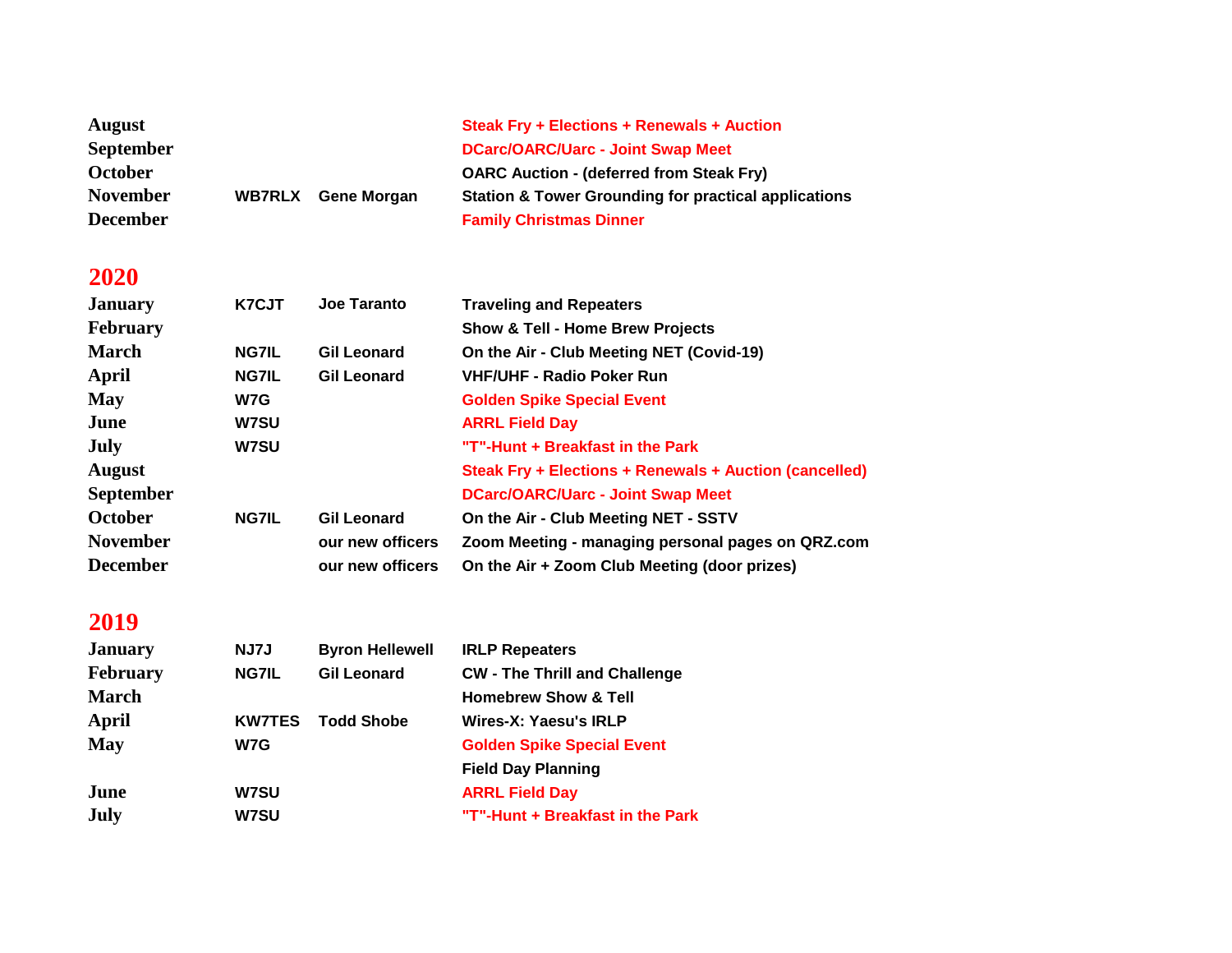| <b>August</b><br><b>September</b> |               |                        | <b>Steak Fry + Elections + Renewals + Auction</b><br><b>DCarc/OARC/Uarc - Joint Swap Meet</b><br><b>VHF/UHF - Radio Poker Run</b> |
|-----------------------------------|---------------|------------------------|-----------------------------------------------------------------------------------------------------------------------------------|
| <b>October</b>                    | <b>NS7K</b>   | <b>Rich Fisher</b>     | DX - Montserrat as VP2MSK in November of 2018                                                                                     |
| <b>November</b>                   | <b>KE7IET</b> | <b>Jason Miles</b>     | Digital Voice Hotspots "Pi-Star"                                                                                                  |
| <b>December</b>                   |               |                        | <b>Family Christmas Dinner</b>                                                                                                    |
| 2018                              |               |                        |                                                                                                                                   |
| <b>January</b>                    | <b>KE7WYU</b> | <b>Steve Snow</b>      | <b>ARES</b>                                                                                                                       |
| February                          |               |                        | <b>Homebrew Show &amp; Tell</b>                                                                                                   |
| <b>March</b>                      | <b>W7RIK</b>  | <b>Rick Morrison</b>   | <b>Antenna Analyzers</b>                                                                                                          |
| <b>April</b>                      | <b>WOKP</b>   | <b>Stan Sjol</b>       | Call signs & history, phonetics, maiden head grid square system                                                                   |
| <b>May</b>                        |               |                        | <b>Golden Spike Special Event</b>                                                                                                 |
|                                   | <b>KE7IET</b> | <b>Jason Miles</b>     | <b>Direction Finding Techniques</b>                                                                                               |
| June                              |               |                        | <b>ARRL Field Day</b>                                                                                                             |
| <b>July</b>                       |               |                        | "T"-Hunt + Breakfast in the Park                                                                                                  |
| <b>August</b>                     |               |                        | <b>Steak Fry + Elections + Renewals+ Auction</b>                                                                                  |
| <b>September</b>                  |               |                        | <b>DCarc/OARC/Uarc - Joint Swap Meet</b>                                                                                          |
| October                           | <b>KG7LBY</b> | <b>John McEldowney</b> | QRP from Mt Kilimanjaro 19,340 feet (CQ magazine 2018)                                                                            |
| <b>November</b>                   | NM7P          | <b>Mel Parks</b>       | What is the ARRL, Hamfest/Convention at WSU (Aug 2019)                                                                            |
| <b>December</b>                   |               |                        | <b>Family Christmas Dinner</b>                                                                                                    |
| 2017                              |               |                        |                                                                                                                                   |
| <b>January</b>                    | KZ70          | <b>Mike Fullmer</b>    | Antenna Fundamentals                                                                                                              |
| <b>February</b>                   |               |                        | <b>Homebrew Show &amp; Tell</b>                                                                                                   |
| <b>March</b>                      | W7DBO         | <b>John Jacobs</b>     | <b>Digital Communications Conference</b>                                                                                          |
| <b>April</b>                      | <b>K7CTC</b>  | <b>Chris Clement</b>   | <b>Solar Powered Station - A Buyers Guide</b>                                                                                     |
|                                   |               |                        |                                                                                                                                   |

- **May Golden Spike Special Event** 
	- **KC7NT Nolan Tilby Portable Operations**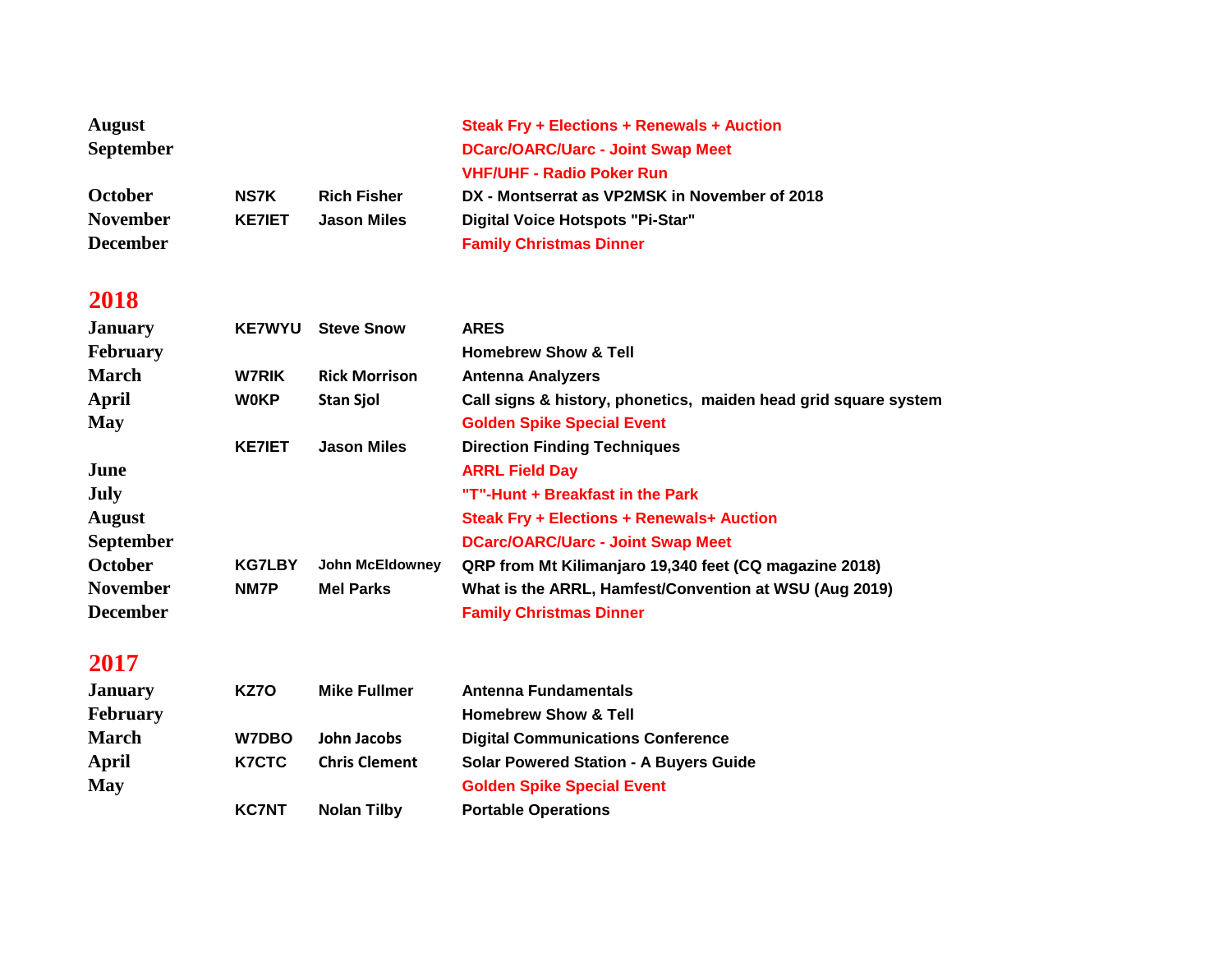| June<br>July<br><b>August</b><br><b>September</b> |               |                     | <b>ARRL Field Day</b><br>"T"-Hunt + Breakfast in the Park<br><b>Steak Fry + Elections</b><br><b>DCarc/Oarc Joint Swap Meet</b> |
|---------------------------------------------------|---------------|---------------------|--------------------------------------------------------------------------------------------------------------------------------|
| October                                           | <b>KD7EKO</b> | <b>Scott Willis</b> | PL Tones, CTCSS and DCS codes                                                                                                  |
| <b>November</b><br><b>December</b>                | <b>KE7IET</b> | <b>Jason Miles</b>  | <b>Kit Building</b><br><b>Family Christmas Dinner</b>                                                                          |
| 2016                                              |               |                     |                                                                                                                                |
| <b>January</b>                                    | <b>WOKP</b>   | Stan Sjol           | <b>Ham Radio &amp; Satellites</b>                                                                                              |
| <b>February</b>                                   |               | Doug Smith          | Solar Panels, Antennas, Grounding - code enforcement                                                                           |
| <b>March</b>                                      |               |                     | <b>Homebrew Show &amp; Tell</b>                                                                                                |
| April                                             |               |                     | HF Stations - Getting on the Air                                                                                               |
| <b>May</b>                                        |               |                     | <b>Golden Spike Special Event</b>                                                                                              |
|                                                   |               |                     | Field Day prep + T-Hunt prep                                                                                                   |
| June                                              |               |                     | <b>ARRL Field Day</b>                                                                                                          |
| July                                              |               |                     | "T"-Hunt + Breakfast in the Park                                                                                               |
| <b>August</b>                                     |               |                     | <b>Steak Fry + Elections</b>                                                                                                   |
| <b>September</b>                                  |               |                     | <b>DCarc/Oarc Joint Swap Meet</b>                                                                                              |
| October                                           | <b>K7MLN</b>  | Mike Neal           | <b>Ham Logging Software</b>                                                                                                    |
| <b>November</b>                                   | <b>K7MLN</b>  | <b>Mike Neal</b>    | <b>Ham Antenna Kit Building</b>                                                                                                |
| <b>December</b>                                   |               |                     | <b>Family Christmas Dinner</b>                                                                                                 |

| <b>January</b>  | KE7IET | Jason Miles    | <b>APRS &amp; Cell Phones</b>                  |
|-----------------|--------|----------------|------------------------------------------------|
| <b>February</b> |        |                | <b>Homebrew Show&amp;Tell</b>                  |
| <b>March</b>    | K7DOU  | Mike Collett   | <b>CAP: Introduction/Radio and Grid Search</b> |
| April           | KD7GR  | Dave Mamanakis | Ham Radio vs Linux & Mint OS & Apps            |
| <b>May</b>      |        |                | <b>Golden Spike Special Event</b>              |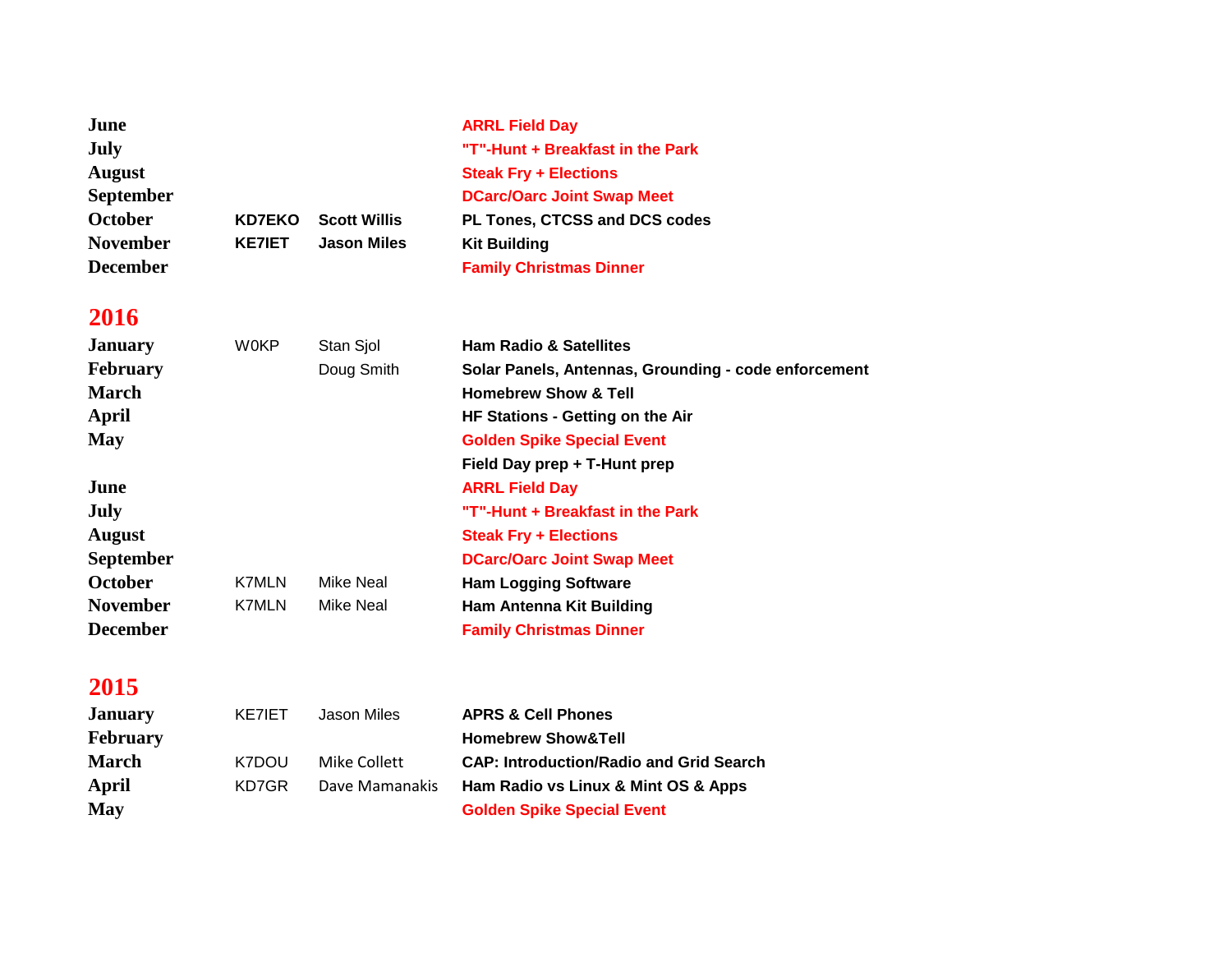|                  |       |              | <b>Field Day - Past and Future</b>              |
|------------------|-------|--------------|-------------------------------------------------|
| June             |       |              | <b>ARRL Field Day</b>                           |
| <b>July</b>      |       |              | "T"-Hunt + Breakfast in the Park                |
| <b>August</b>    |       |              | <b>Steak Fry + Elections</b>                    |
| <b>September</b> |       |              | <b>DCarc/Oarc Joint Swap Meet</b>               |
| October          | K7HCP | Val Campbell | HF-101 - What you might be missing in Ham Radio |
| <b>November</b>  | KZ7O  | Mike Fullmer | <b>Ham Antennas - Part 2</b>                    |
| <b>December</b>  |       |              | <b>Family Christmas Dinner</b>                  |

| W0KP<br>Stan Sjol<br><b>Raspberry PI</b><br><b>February</b><br>Get to Know your fellow Hams<br><b>March</b><br><b>Rick Morrison</b><br>W7RIK.<br><b>APRS</b><br>April<br><b>WOYSE</b><br>Neil Klagge<br><b>Low Band Expermental Station</b><br><b>May</b><br><b>AREA Northern Utah HamFest</b><br><b>Golden Spike Special Event</b><br><b>Portable Antennas + Field Day Planning</b><br>June<br>43 signed log<br><b>ARRL Field Day</b><br><b>July</b><br>"T"-Hunt + Breakfast in the Park<br><b>August</b><br><b>Steak Fry + Elections</b><br><b>September</b><br><b>Dcarc/Oarc Joint Swap Meet</b><br><b>October</b><br>NG7IL<br>Gil Leonard<br>FLdigi software & MT632000 L modem<br><b>November</b><br>KZ7O<br>Mike Fullmer<br><b>Antenna Basics</b><br><b>December</b><br><b>Family Dinner</b> | <b>January</b> | KE7IET | Jason Miles | <b>Raspberry PI</b> |
|----------------------------------------------------------------------------------------------------------------------------------------------------------------------------------------------------------------------------------------------------------------------------------------------------------------------------------------------------------------------------------------------------------------------------------------------------------------------------------------------------------------------------------------------------------------------------------------------------------------------------------------------------------------------------------------------------------------------------------------------------------------------------------------------------|----------------|--------|-------------|---------------------|
|                                                                                                                                                                                                                                                                                                                                                                                                                                                                                                                                                                                                                                                                                                                                                                                                    |                |        |             |                     |
|                                                                                                                                                                                                                                                                                                                                                                                                                                                                                                                                                                                                                                                                                                                                                                                                    |                |        |             |                     |
|                                                                                                                                                                                                                                                                                                                                                                                                                                                                                                                                                                                                                                                                                                                                                                                                    |                |        |             |                     |
|                                                                                                                                                                                                                                                                                                                                                                                                                                                                                                                                                                                                                                                                                                                                                                                                    |                |        |             |                     |
|                                                                                                                                                                                                                                                                                                                                                                                                                                                                                                                                                                                                                                                                                                                                                                                                    |                |        |             |                     |
|                                                                                                                                                                                                                                                                                                                                                                                                                                                                                                                                                                                                                                                                                                                                                                                                    |                |        |             |                     |
|                                                                                                                                                                                                                                                                                                                                                                                                                                                                                                                                                                                                                                                                                                                                                                                                    |                |        |             |                     |
|                                                                                                                                                                                                                                                                                                                                                                                                                                                                                                                                                                                                                                                                                                                                                                                                    |                |        |             |                     |
|                                                                                                                                                                                                                                                                                                                                                                                                                                                                                                                                                                                                                                                                                                                                                                                                    |                |        |             |                     |
|                                                                                                                                                                                                                                                                                                                                                                                                                                                                                                                                                                                                                                                                                                                                                                                                    |                |        |             |                     |
|                                                                                                                                                                                                                                                                                                                                                                                                                                                                                                                                                                                                                                                                                                                                                                                                    |                |        |             |                     |
|                                                                                                                                                                                                                                                                                                                                                                                                                                                                                                                                                                                                                                                                                                                                                                                                    |                |        |             |                     |
|                                                                                                                                                                                                                                                                                                                                                                                                                                                                                                                                                                                                                                                                                                                                                                                                    |                |        |             |                     |
|                                                                                                                                                                                                                                                                                                                                                                                                                                                                                                                                                                                                                                                                                                                                                                                                    |                |        |             |                     |

### **2013**

**January** KU7Z Mark Moulding **Non-Directional Beacons February** W0KP Stan Sjol **JT65 Digital Mode**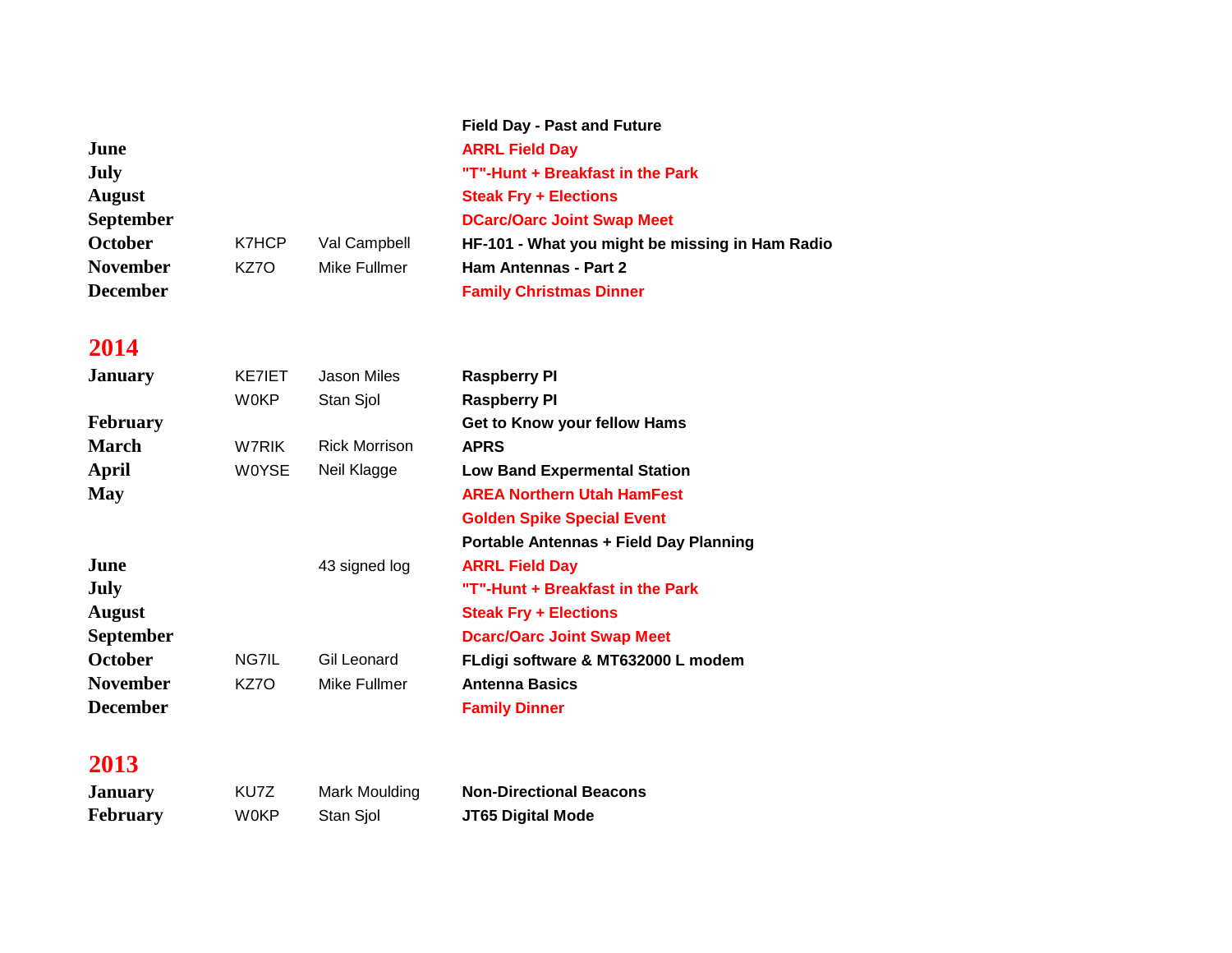| <b>March</b>     |               |                      | Get To Know Your Fellow Ham" social.                        |
|------------------|---------------|----------------------|-------------------------------------------------------------|
| <b>April</b>     |               |                      | <b>AREA Northern Utah HamFest</b>                           |
| <b>May</b>       |               |                      | <b>Golden Spike Special Event</b>                           |
|                  |               |                      | Golden Spike Special Event 2012 experiences + FD planning   |
| June             |               |                      | <b>ARRL Field Day</b>                                       |
| July             |               |                      | "T"-Hunt, Breakfast in the Park                             |
| <b>August</b>    |               |                      | <b>Steak Fry + Elections</b>                                |
| <b>September</b> |               |                      | <b>Dcarc/Oarc Joint Swap Meet</b>                           |
| <b>October</b>   | <b>K7PDW</b>  | Dave Harris          | <b>Compromise Antennas</b>                                  |
| <b>November</b>  | KD7MG         | <b>Mike Groves</b>   | <b>HSMM Mesh</b>                                            |
| <b>December</b>  |               |                      | <b>Family Dinner</b>                                        |
| 2012             |               |                      |                                                             |
| <b>January</b>   | KC8FTV        | Robert Laumer        | <b>Robert Laumer and Bruce Derrick - Secure Alert</b>       |
| <b>February</b>  | KZ7O          | Mike Fullmer         | <b>EZNEC computer antenna modeling</b>                      |
| <b>March</b>     |               | <b>Scott Vest</b>    | <b>Red Cross Emergency Mobile Communications Center</b>     |
| <b>April</b>     | <b>W7RIK</b>  | <b>Rick Morrison</b> | <b>VE Test Sessions - Weber County</b>                      |
| <b>May</b>       |               |                      | <b>Golden Spike Special Event</b>                           |
|                  |               |                      | Golden Spike Special Event 2012 experiences + FD planning   |
| June             |               |                      | <b>ARRL Field Day</b>                                       |
| July             |               |                      | "T"-Hunt, Breakfast in the Park                             |
| <b>August</b>    |               | $(50$ steaks)        | Steak Fry + Elections - Shady Lane Park- Pleasant View UT   |
| <b>September</b> |               |                      | <b>Dcarc/Oarc Joint Swap Meet</b>                           |
| <b>October</b>   | KD7MG         | <b>Mike Groves</b>   | <b>WSPR - Digital Mode</b>                                  |
| <b>November</b>  | <b>KE7HYL</b> | Cindy Yorgason       | National Level Bicycle Race Marathon Officials vs Ham Radio |
| <b>December</b>  |               |                      | <b>Family Dinner</b>                                        |

| <b>January</b> | <b>WOKP</b> | Stan Siol           | The World Wide 'Whisper' Network               |
|----------------|-------------|---------------------|------------------------------------------------|
|                |             | KF7GMG Tyler Clarke | <b>Science Fair Project - 2 Meter Antennas</b> |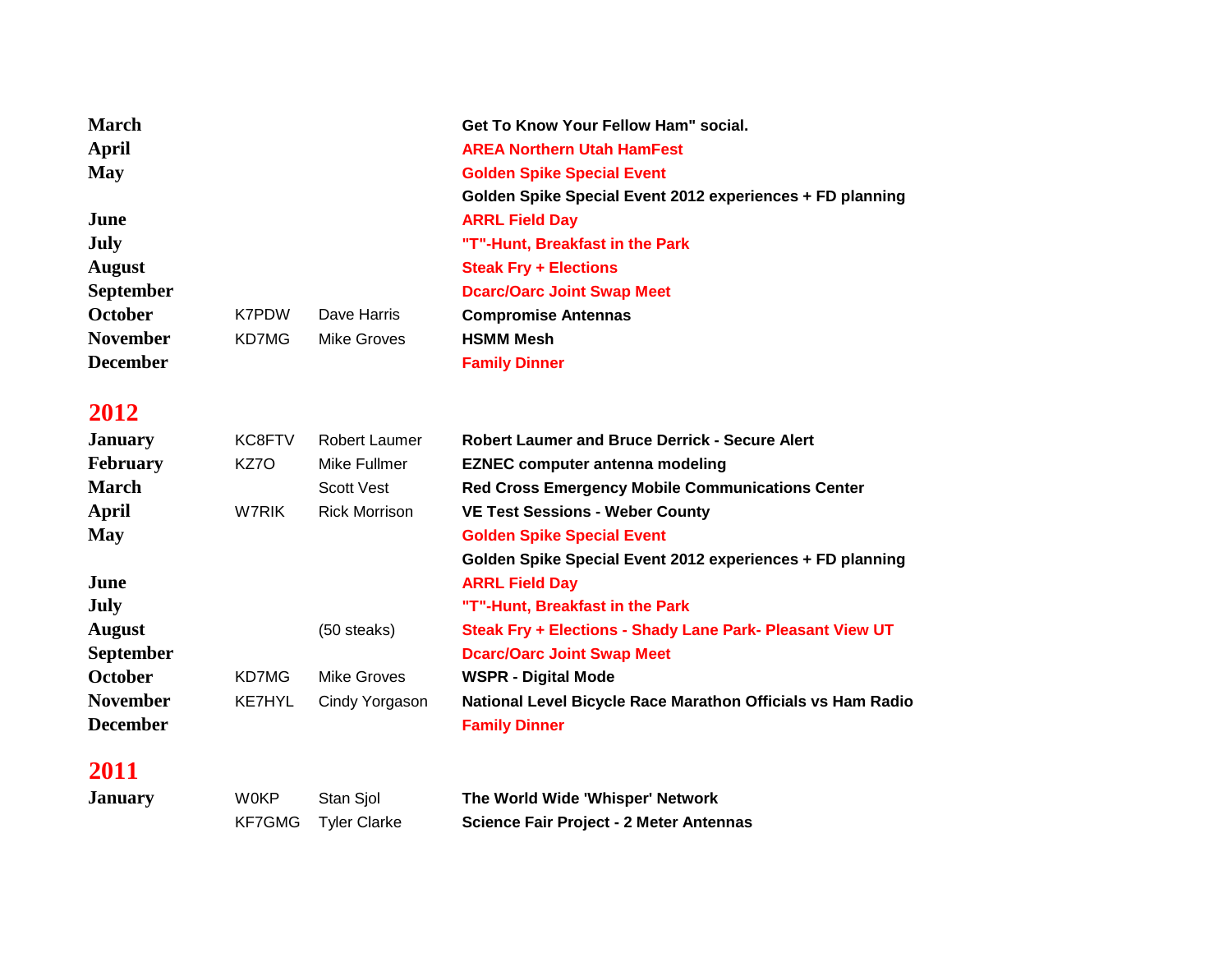| <b>February</b>  | K7HEN  | Mack Gilbert         | Antenna & Tower Safety + Grounding & Lighting Safety        |
|------------------|--------|----------------------|-------------------------------------------------------------|
| <b>March</b>     | KD7OYA | Lance Peterson       | <b>ARES</b>                                                 |
| April            |        |                      | QRP - Show & Tell                                           |
| <b>May</b>       |        |                      | <b>Golden Spike Special Event</b>                           |
|                  |        |                      | Golden Spike - Show & Tell + Field Day Planning             |
| June             |        |                      | <b>ARRL Field Day</b>                                       |
| July             |        |                      | "T"-Hunt, Breakfast in the Park                             |
| <b>August</b>    |        | (60 steaks)          | Steak Fry + Elections - Shady Lane Park- Pleasant View UT   |
| <b>September</b> |        |                      | <b>Dearc/Oarc Joint Swap Meet</b>                           |
| <b>October</b>   | NA7G   | Jim Brown            | National Traffic Net operation, Beehive Net & Utah Code Net |
| <b>November</b>  |        | <b>Chuck Moulton</b> | Electricity and the Electric Grid in the US                 |
| <b>December</b>  |        |                      | <b>Family Dinner</b>                                        |

| <b>January</b>   |        | Ross Mann             | <b>Inventor's Project - Inventions, Gizmos and Micro Controllers</b> |  |
|------------------|--------|-----------------------|----------------------------------------------------------------------|--|
| <b>February</b>  | NS7K   | <b>Richard Fisher</b> | <b>Contesting</b>                                                    |  |
| <b>March</b>     | NM7P   | Mel Parkes            | <b>ARRL section manager</b>                                          |  |
| April            | K7HCP  | Val Campbell          | <b>HF-101 (HF for Beginners)</b>                                     |  |
| <b>May</b>       |        |                       | <b>Golden Spike Special Event</b>                                    |  |
| June             |        |                       | <b>ARRL Field Day - tbd</b>                                          |  |
| July             |        |                       | "T"-Hunt, Breakfast in the Park                                      |  |
| <b>August</b>    |        | (60 steaks)           | <b>Steak Fry - Shady Lane Park- Pleasant View UT</b>                 |  |
| <b>September</b> |        |                       | <b>Dcarc/Oarc Joint Swap Meet</b>                                    |  |
| October          | K7HFV  | Gordon Smith          | <b>IRLP</b>                                                          |  |
|                  | KA7OEI | <b>Clinton Turner</b> | <b>EchoLink</b>                                                      |  |
| <b>November</b>  |        |                       | <b>Tracking High Altitude Balloons using Amateur Radio</b>           |  |
| <b>December</b>  |        |                       | <b>Family Dinner</b>                                                 |  |
|                  |        |                       |                                                                      |  |

### **2009**

**January 23** W7HJK Aaron Farr **Conversion From Analog to Digital Television**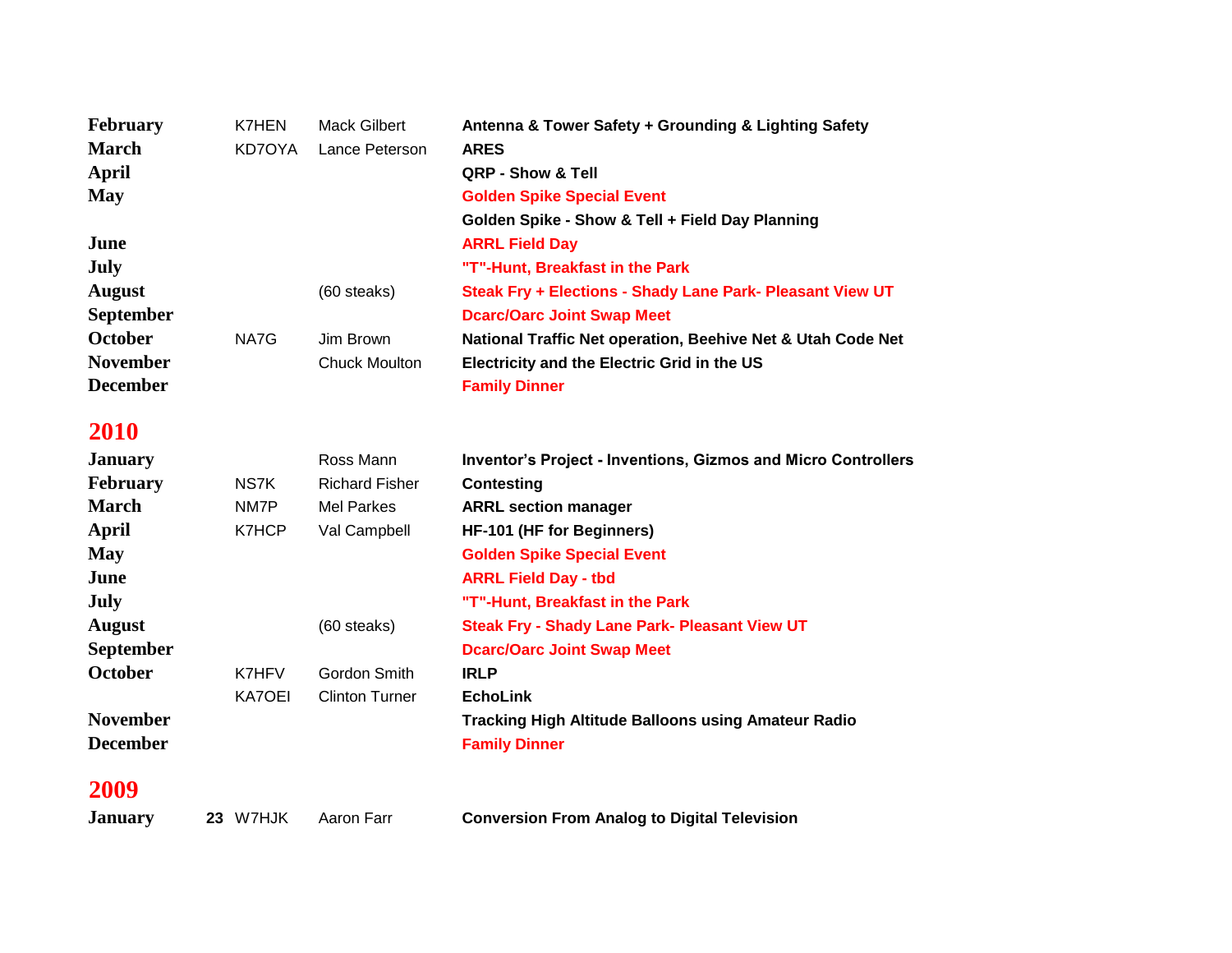| <b>February</b>  |    | <b>18 KZ7O</b>  | Mike Fullmer         | <b>RF Safety</b>                                     |  |
|------------------|----|-----------------|----------------------|------------------------------------------------------|--|
| <b>March</b>     |    | 23 K7RFW        | Ray White            | Portable Antennas Buddypole plus others              |  |
| <b>April</b>     |    | 27 KD7PAW       | Jeff Anderson        | <b>Software Defined Radios</b>                       |  |
| <b>May</b>       |    | <b>15 K7JL</b>  | John Llyod           | <b>Utah Repeater Coordination</b>                    |  |
| June             | 15 |                 |                      | Field Day: Past, Present & Future Planning           |  |
|                  |    |                 |                      | <b>ARRL Field Day - W0KP Ranch</b>                   |  |
| <b>July</b>      |    | <b>20 W7SAR</b> | Jerry Wellman        | Search & Rescue - Grab & Go Kits                     |  |
|                  |    |                 |                      | "T"-Hunt, Fox = Val Campbell K7HCP                   |  |
| <b>August</b>    | 28 |                 | (28+27=55 Steaks)    | <b>Steak Fry - Shady Lane Park- Pleasant View UT</b> |  |
| <b>September</b> |    |                 |                      | <b>Dcarc/Oarc Joint Swap Meet</b>                    |  |
| <b>October</b>   |    |                 | <b>Club Officers</b> | Meet your new officers & their Ham Radio equipment   |  |
| <b>November</b>  |    | <b>W0KP</b>     | Stan Sjol            | <b>Amateur Radio Satellite Communications</b>        |  |
|                  |    | KZ7O            | Mike Fullmer         |                                                      |  |
| <b>December</b>  | 37 |                 |                      | <b>Family Dinner - ABC Mandarin, Roy UT</b>          |  |
|                  |    |                 |                      |                                                      |  |
| 2008             |    |                 |                      |                                                      |  |
| <b>January</b>   |    | <b>21 K7VE</b>  | John Hayes           | D-Star                                               |  |
| <b>February</b>  |    | 32 K7HCP        | Val Campbell         | <b>HF Digital Communications for Beginners</b>       |  |
| <b>March</b>     |    | <b>26 AF7Y</b>  | <b>Dennis Utley</b>  | <b>DXing and DX Antennas</b>                         |  |
| <b>April</b>     | 15 |                 | <b>Club Members</b>  | <b>Homebrew Show and Tell</b>                        |  |
| <b>May</b>       |    | 24 N7ZI         | <b>Gary Liptrot</b>  | <b>Morse Code Made Fun</b>                           |  |
| June             | 13 |                 |                      | <b>Field Day: Planning and Preparation</b>           |  |
|                  |    |                 |                      | <b>ARRL Field Day - W0KP Ranch</b>                   |  |
| <b>July</b>      | 16 |                 |                      | <b>T-Hunt Meeting and Activity</b>                   |  |
|                  |    |                 |                      | "T"-Hunt, Fox = Val Campbell K7HCP                   |  |
|                  |    |                 |                      | Steak Fry - Shady Lane Park - Pleasant View UT       |  |
| <b>September</b> |    |                 |                      | <b>Dcarc/Oarc Joint Swap Meet</b>                    |  |
| <b>October</b>   |    | <b>10 K7UT</b>  | Darryl Hazelgren     | <b>Contact Logging - Logbook of the World</b>        |  |
| <b>November</b>  |    | <b>22 NA7G</b>  | James Brown          | <b>Solar Power</b>                                   |  |
| <b>December</b>  |    |                 |                      | <b>Family Dinner - Old China Buffet</b>              |  |
|                  |    |                 |                      |                                                      |  |